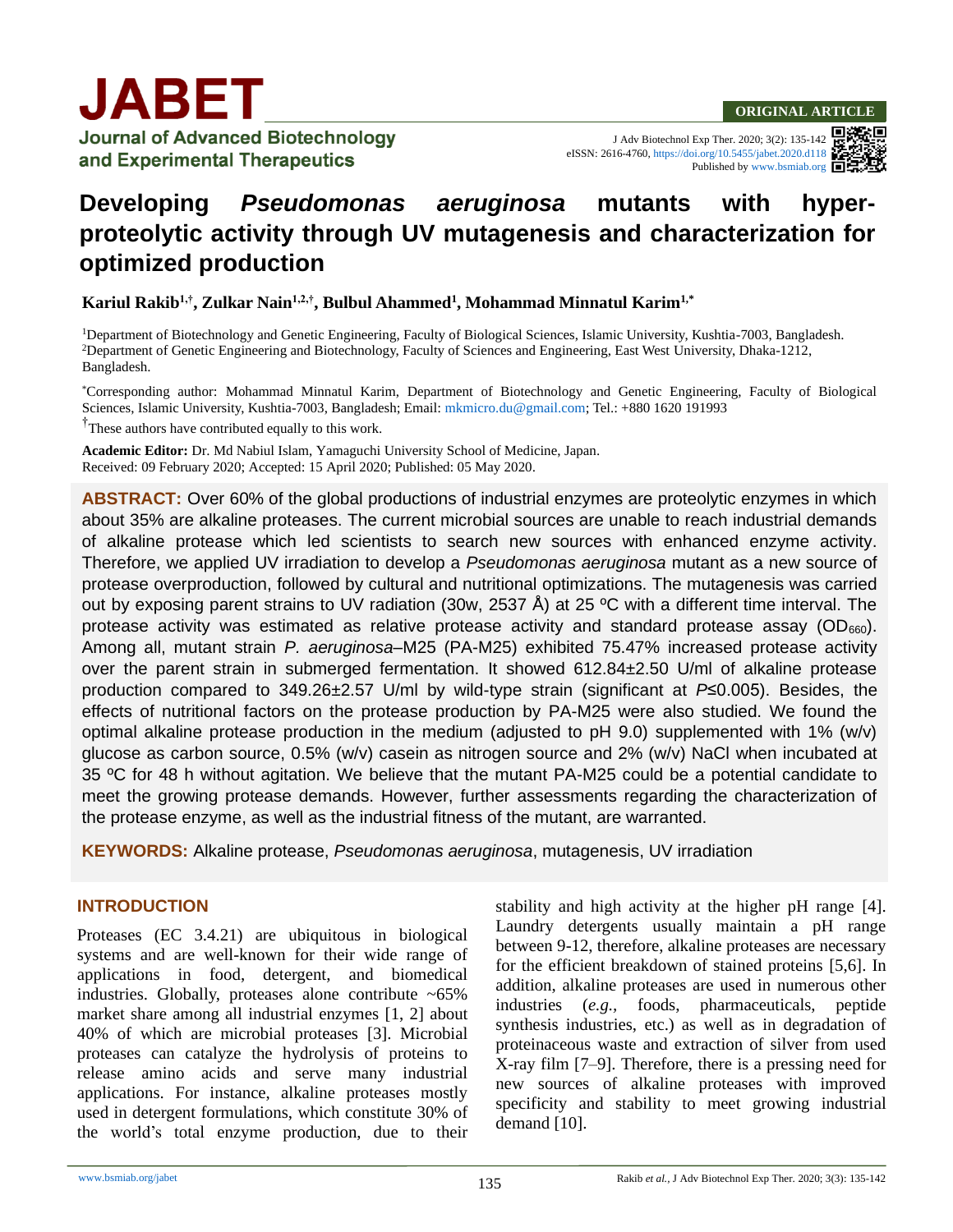The production of alkaline protease by different strains of *Pseudomonas aeruginosa* is well documented [11]. However, their native protease activity is insufficient to serve industrial purposes [12]. In addition, proteases are prone to inactivation by autolysis due to thermal and operational conditions [13]. Therefore, improvement of protease yielding strains and optimization of cultural parameters are necessary for the enhancement of protease production. Strain improvement by UV exposure is very useful for higher protease yield [14]. Moreover, UV irradiation as a means of random mutagenesis [15–17] and cultural optimization [18–20] for enhancement of protease activity are previously reported. Furthermore, optimization of cultural parameters (*e.g.,* temperature, pH, incubation period, media supplements, etc.) is being used in the industrial process for making enzyme production higher, costeffective and economically viable [12]. Studies on alkaline protease production by *Bacillus spp.* [18, 21, 22] and *Pseudomonas spp.* [23–26] have been reported previously. However, reports on the enhancement of alkaline protease production by *P. aeruginosa* through UV irradiation and cultural optimization are very few.

The current study was intended to evaluate *P. aeruginosa* for alkaline protease activity *in vitro* and generation of potential mutants with hyper-protease activity through UV-induced mutagenesis. In addition, cultural and nutritional optimization of the potential mutant for enhanced protease yield were also studied.

# **MATERIALS AND METHODS**

#### **Bacterial strains and culture conditions**

The wild-type *P. aeruginosa* MZ2F and *P. aeruginosa* MZ4A strains were obtained from our previous study [27] at the Laboratory of Microbiology, Department of Biotechnology and Genetic Engineering, Islamic University, Bangladesh, in which these bacteria were isolated and identified using the standard protocol. The bacteria were revived from glycerol stock (-80 ºC) by culturing on nutrient agar (NA) plates for 24 h at 37 ºC. The NA plates were maintained at 4 °C for further investigations.

# *In vitro* **determination of protease activity**

Qualitative protease activity was determined according to Latorre et al. (2016) with slight modifications [28]. Briefly, selected strains were grown in nutrient broth (NB) at 37 °C for 24 h. To estimate protease activity, 10 μl of each bacterial suspension (0.5 McFarland,  $1.5\times10^8$ ) CFU/mL) were placed in the center of the skim milk (SM) agar plate (pH adjusted to 8.0) and incubated for 24 h at 37°C. After incubation, the plates were evaluated by measuring the diameters of the clearance zone and bacterial colony. The relative proteolytic activity (RPA) was determined by using the formula:

Relative proteolytic activity (RPA) = Diameter of zone of clearance Diameter of bacterial colony

Based on RPA value, parent strains were categorized into excellent (RPA > 5.0), good (2.0  $\le$  RPA  $\ge$  5.0), or poor (RPA  $\leq$  2.0) protease producers.

# **Quantitative assay of protease activity**

The protease activity was estimated by the method described by Beg et al. (2002) with minor modifications [29]. Briefly, following incubation, the bacterial broth was centrifuged at 7000 rpm for 15 min at 4ºC to obtain the cell-free supernatant (CFS). Then 0.5 mL of CFS was added to 1 mL of  $1\%$  (w/v) casein solution in the glycine-NaOH buffer of pH 10.0 and incubated for 15 min at 37 ºC. The reaction was discontinued by adding 4 mL of 5% (v/v) trichloroacetic acid (TCA) kept at 25 ºC for 30 minutes. The supernatant was examined by measuring optical density at 660 nm  $(OD_{660})$  using a spectrophotometer (UV mini-1240, Shimadzu, Japan). The liberated tyrosine content of the supernatant was compared with the standard curve of tyrosine. A single unit (U) of protease activity was calculated as the amount of enzyme that released 1 µg tyrosine per min at 37 ºC under assay conditions.

# **Mutagenesis and selection of potential mutants**

The mutagenesis greatly depends on the time and intensity of UV exposure as well as the physiology of bacterial cells [30]. Therefore, wild-type strains were exposed to UV irradiation for different length of period [17]. In brief, bacterial cells were grown in NB medium for 24 h at 37 ºC with shaking. The culture broth was centrifuged at 10,000 rpm for 10 min at 4ºC and precipitated pellets were suspended with 0.9% NaCl. Then, 2 ml of bacterial suspension was placed onto glass Petri dishes (15 cm diameter) and treated with UV radiation (30w, 2537 Å) illuminating at  $45^{\circ}$  angle at room temperature for different time interval. An untreated plate was considered as a control plate. A portion of treated bacterial strains (100 µL) was spread on SM agar plates and incubated at 37 ºC for 24 h. Colonies developed after incubation were counted and potential mutants were selected based on their protease activity in submerged culture.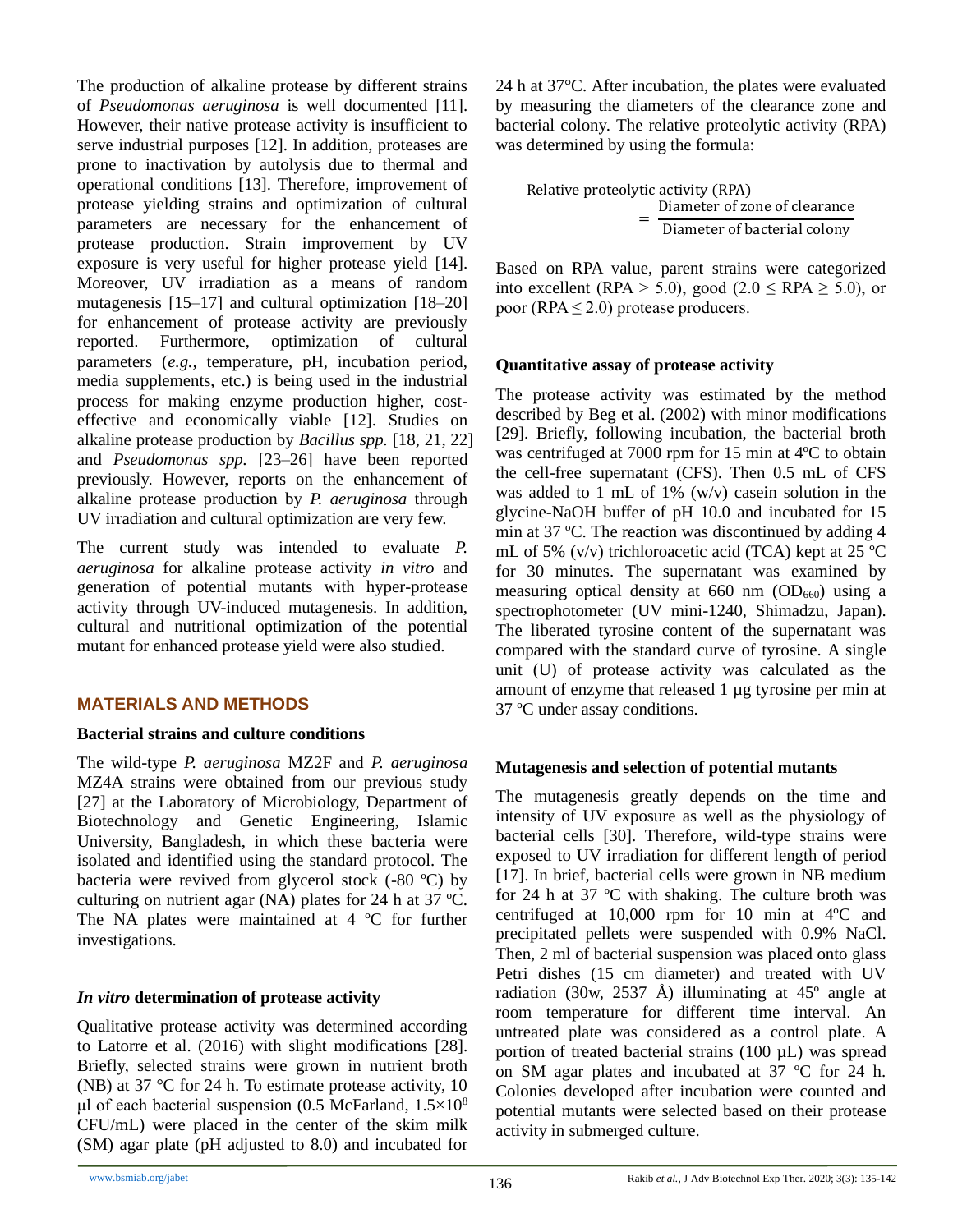#### **Fermentation for protease production**

Submerged culture for protease production was performed as described by Singh and Bajaj (2015) [31]. Briefly, wild and mutant strains (0.5 McFarland,  $1.5 \times 10^8$ ) CFU/ml) were cultured in media containing  $(\% , w/v)$  1.0 glucose, 0.5 peptone, 0.5 yeast extract, 0.4  $K_2HPO_4$ , 0.1  $Na<sub>2</sub>HPO<sub>4</sub>$ , 0.01 MgCl<sub>2</sub>, and 0.6 Na<sub>2</sub>CO<sub>3</sub> at pH 9.0. The fermentation was conducted at 37 ºC for 48 h. After incubation, the culture broth was withdrawn and centrifuged, and the supernatant (crude enzyme) was assayed for protease activity as described earlier.

# **Optimization of physical parameters**

The influence of temperature, pH of the medium, and incubation period on alkaline protease production by the selected strain was investigated at varying temperature (*viz.,* 30, 35, 40, 45, and 50 °C), initial pH (*viz.,* 6, 7, 8, 9, 10, and 11), incubation period (*viz.,*12, 24, 36, 48, 60, and 72 h) while keeping the other parameters constant. The bacterial inoculum  $(0.5 \text{McFarland}, 1.5 \times 10^8$ CFU/ml) was added into the media containing 0.5% yeast extract and 1% glucose as nitrogen and carbon sources, respectively. Finally, the pH of the broth was fixed with 1N NaOH/HCl using a pH meter.

#### **Optimization of medium supplements**

Different types of carbon sources (1%, w/v) and nitrogen sources (0.5%, w/v) were added as media supplements to evaluate their effect on protease production. The carbon sources used were sucrose, glucose, lactose, and starch while peptone, beef extract, casein, and yeast extract were used as nitrogen sources. Medium supplemented with 1.5%, 2%, 2.5%, and 3% of NaCl (w/v) was used to evaluate the influence of salt concentration on alkaline protease production. Protease yield was carried out individually after incubation at 37 ºC for 48 h.

#### **Statistical analyses**

All experiments were conducted in triplicate and data were presented as means  $\pm$  standard deviations (mean  $\pm$ SD). Standard deviations, one way ANOVA, and twotailed t-tests were calculated with Microsoft Excel 2013. Protease activity was considered significant when *p*≤0.05, *p*≤0.01, and *p*≤0.005. Graphical representations were prepared by Origin Pro v8.0 (Origin Lab Corporation, Massachusetts, USA).

# **RESULTS**

#### **Inherent protease activity of wild-type strains**

The RPA has been used to estimate the degree of protease activity. In this study, the *P. aeruginosa* strain MZ2F (PA-MZ2F) showed an RPA of 2.53±0.04 (significant at *P≤*0.05) while *P. aeruginosa* strain MZ4A (PA-MZ4A) provided RPA of  $2.12\pm0.12$  (significant at *P*≤0.01). Despite the considerable differences in their RPA values, both strain PA-MZ2F and PA-MZ4A showed good RPA profiles *in vitro* as shown in Table 1.

**Table 1.** Relative proteolytic activity (RPA) of the wildtype bacterial strains.

| <b>Bacterial strains</b> | Protease activity <sup>a</sup> | $RPAb$ profile |
|--------------------------|--------------------------------|----------------|
| P. aeruginosa MZ2F       | $2.53 \pm 0.04$ °              | Good           |
| P. aeruginosa MZ4A       | $2.12 \pm 0.12$ <sup>d</sup>   | Good           |
|                          |                                |                |

<sup>a</sup>Protease activity by all bacterial strains was performed in triplicate and data expressed as mean±standard deviation; <sup>b</sup>RPA value was used to classify strains based on enzyme activity as excellent (RPA > 5.0), good (2.0  $\le$  RPA  $\ge$  5.0), or poor (RPA  $\le$  2.0); <sup>c,d</sup>Protease production was significant at *p*≤0.05 and *p*≤0.01 level, respectively.

# **Selection of UV-induced hyper-proteolytic mutants**

UV exposure was applied to both wild-type strains and the survival data obtained after successful UV treatment are presented in Table 2. However, no viable bacterial cells were found after 35 min of UV irradiation. Table 3 shows that most of the mutants from different periods of UV exposure showed no significant difference in protease production than that of the wild strains. Interestingly, UV exposure (2537 Å) for 25 min resulted in a strain mutated from wild strain *P. aeruginosa* MZ2F (designated as PA-M25) showed higher protease production. In submerged culture, the mutant strain PA-M25 exhibited 612.84±2.50 U/ml of protease as compared to  $349.26 \pm 2.57$  U/ml of the parent strain (Table 3). Thus, mutant PA-M25 provided almost 2-fold more protease yield than the parent strain, hence, considered as the potential hyper-proteolytic mutant.

#### **Effect of physical parameters in protease production**

The production of microbial enzymes is known to be affected by the physical parameters which directly involved in microbial growth. Figure 1 shows how the temperature, incubation period, and pH influence the protease production by mutant PA-M25. In this study, for instance, mutant PA-M25 showed the highest protease activity at 35 °C which is 571.06±5.63 U/ml while the wild-type strain showed 397.89±5.16 U/ml. The incubation at temperatures other than 35 °C was found to decrease the protease production (Figure 1a).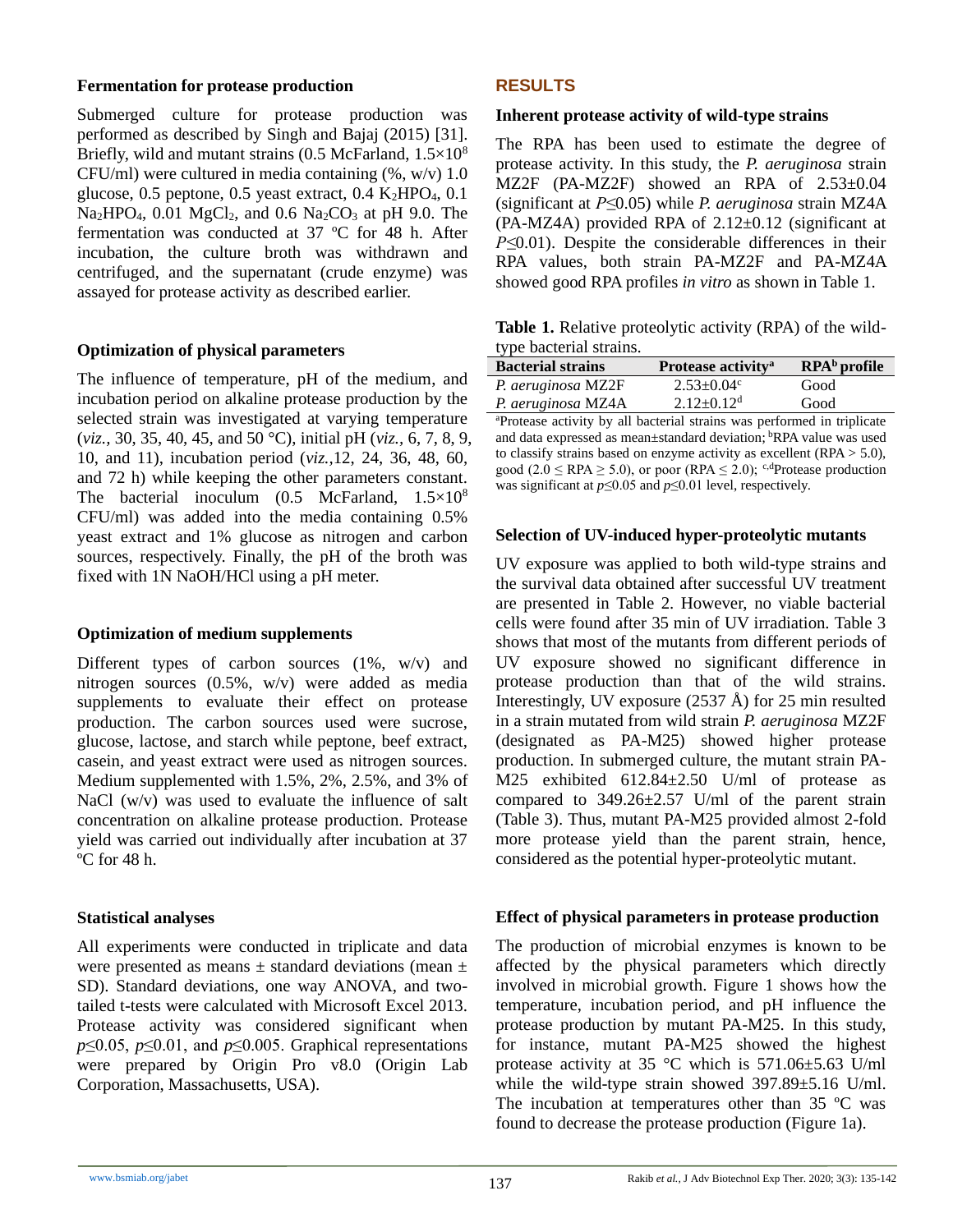**Table 2.** Number of viable colonies after a different length of UV exposure.

| <b>Irradiation</b> | PA <sup>a</sup> MZ4A |                                              | PA MZ2F              |                                 |
|--------------------|----------------------|----------------------------------------------|----------------------|---------------------------------|
| period<br>(min)    | Colony<br>count      | <b>Survival</b><br>rate<br>$(\frac{6}{9})^b$ | Colony<br>count      | <b>Survival</b><br>rate $(\% )$ |
| 0                  | $3.36 \times 10^3$   | 100                                          | $4.26 \times 10^{3}$ | 100                             |
| 5                  | 33                   | 0.98                                         | 72                   | 1.69                            |
| 10                 | 28                   | 0.83                                         | 66                   | 1.54                            |
| 15                 | 19                   | 0.56                                         | 60                   | 1.41                            |
| 20                 | 12                   | 0.35                                         | 41                   | 0.96                            |
| 25                 | 7                    | 0.21                                         | 23                   | 0.54                            |
| 30                 | 2                    | 0.06                                         | 9                    | 0.21                            |
| 35                 |                      |                                              |                      |                                 |
| 45                 |                      |                                              | $\mathbf{1}$         |                                 |

<sup>a</sup>PA stands for *Pseudomonas aeruginosa*; <sup>b</sup>Survival rate (%) = (Number of colonies after UV exposure/Number of colonies germinated at normal condition) x 100.

**Table 3.** UV-induced protease activity by mutant and parent strains of *P. aeruginosa*

| <b>Irradiation</b> | ີ               | Protease activity (U/mL) <sup>a</sup> |                                |  |
|--------------------|-----------------|---------------------------------------|--------------------------------|--|
| period<br>(min)    | <b>Strains</b>  | PA <sup>b</sup> MZ2F                  | PA <sup>b</sup> MZ4A           |  |
| $\Omega$           | Wild            | $349.26 \pm 2.57$                     | $336.79 \pm 0.76$              |  |
| 5                  | M <sub>05</sub> | $342.27 + 3.17$                       | $334.27 \pm 0.78$ <sup>c</sup> |  |
| 10                 | M10             | $351.26 \pm 1.45$                     | $338.75 \pm 0.65$              |  |
| 15                 | M <sub>15</sub> | $343.26 \pm 0.62$ <sup>d</sup>        | $337.09 + 2.17$                |  |
| 20                 | M <sub>20</sub> | $346.26 \pm 1.74$                     | $337.44 + 3.54$                |  |
| 25                 | M <sub>25</sub> | $612.84 \pm 2.50$ <sup>e</sup>        | $339.13 \pm 1.16$              |  |
| 30                 | M <sub>30</sub> | $134.26 \pm 6.97$ <sup>e</sup>        | $336.18 \pm 1.65$              |  |

<sup>a</sup>Experiments done in triplicate and data presented as mean±standard deviation; <sup>b</sup>PA stands for *Pseudomonas aeruginosa*; <sup>c,d,e</sup>Protease activity was considered significant at  $p \le 0.05$ ,  $p \le 0.01$ , and  $p \le 0.005$ level, respectively.

In addition to temperature, the pH of the media was found to affect protease activity. The mutant PA-M25 showed maximum protease yield of 605.12±1.98 U/ml at pH 9.0 while wild-type strain exhibited 342.97±0.19 U/ml of protease with pH 10.0 (Figure 1b). We also observed stimulation of enzyme production at alkaline pH followed by a dramatic decrease after pH 9.0. The enzyme production also varies with incubation time [25]. We found an incubation period of 48 h to be the best for protease production for both wild-type strain (362.87±4.09 U/mL) and mutant strain (594.09±5.59 U/ml). However, the production of protease was decreased after 48 h of incubation (Figure 1c).



**Figure 1.** Effect of physical parameters on alkaline protease production by the wild and mutant strain of *P. aeruginosa* MZ2F: (a) incubation temperature, (b) pH of medium, and (c) incubation period. The number of asterisk sign indicates the level of significant protease activity as  $p \le 0.05$  (\*),  $p \le 0.01$  (\*\*), and  $p \le 0.005$  (\*\*\*) while 'ns' denotes non-significant.

#### **Effect of media composition on protease production**

The effects of carbon source, nitrogen source and salinity of the media in protease activity are provided in Figure 2 The highest protease production by wild and mutant strain was achieved with medium containing 1% glucose and 1% lactose, respectively (Figure 2a). With the best carbon supplements, mutant strain PA-M25 gave 615.56±2.79 U/ml of protease production while wild-type strain providing  $405.02 \pm 1.85$  U/ml. Therefore, mutant PA-M25, grown in 1% glucose, provided 1.5 fold more protease production over the wild-type strain. On the other hand, mutant PA-M25 provided the highest protease yield  $(618.99 \pm 1.78 \text{ U/ml})$  with 0.5% casein supplement followed by yeast extract, beef extract, and peptone.

In contrast, maximum protease activity (365.95±3.18 U/ml) by wild-type strain was found with 0.5% yeast extract (Figure 2b). Therefore, casein was evident to be the best nitrogen source for PA-M25 which resulted in 1.7 times more protease activity. Furthermore, 2% NaCl concentration was the best salt concentration for both wild and mutant strains providing  $356.37 \pm 0.74$  U/ml and 573.16±2.83 U/ml of protease production, respectively (Figure 2c). Therefore, mutant PA-M25 showed more than 60% increased protease yield with 2% NaCl than the parent strain.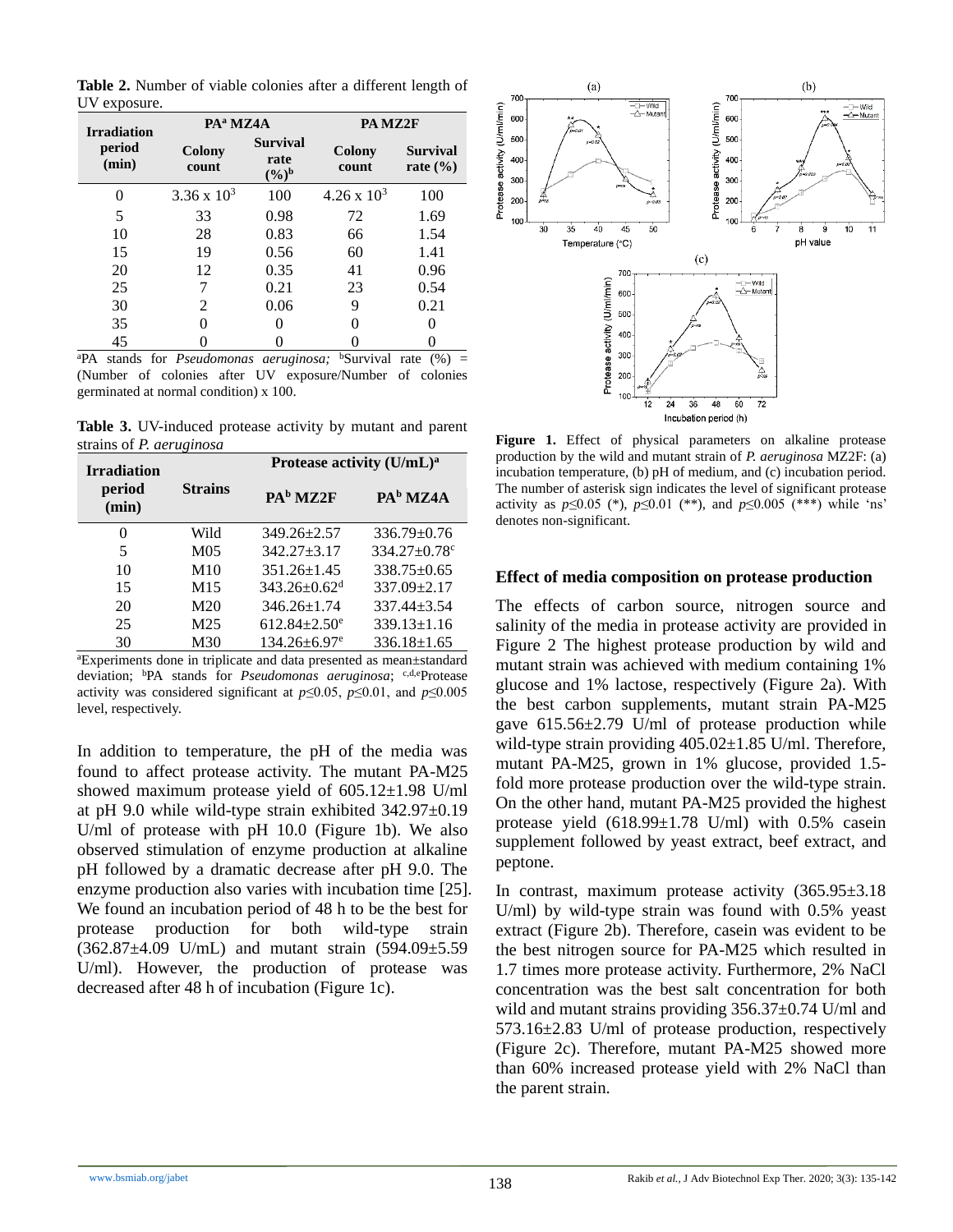

**Figure 2.** Effect of medium ingredients on alkaline protease production by the wild and mutant strain of *P. aeruginosa* MZ2F: (a) carbon sources, (b) nitrogen sources, and (c) salt concentration. The number of asterisk sign indicates the level of significant protease activity as  $p \le 0.05$  (\*),  $p \le 0.01$  (\*\*), and  $p \le 0.005$  (\*\*\*) while 'ns' denotes non-significant.

# **DISCUSSION**

Due to the rapid growth and cultivation with limited resources and ease of genetic manipulation, bacteriaderived alkaline proteases are preferred in industrial applications [32]. In this study, *P. aeruginosa* strains which showed good RPA profiles were subjected to UV exposure. We found significantly increased protease activity  $(p \le 0.005)$  in the medium exposed to UV radiation for 25 min by one of the strains. The potential mutant PA-M25 showed 75.47% (~1.75-fold) increased protease production. In a previous study, 10 min of UV radiation generated a mutant from *Pseudomonas sp.*  RAJR 044 which gave 2.5 fold increased protease activity (99.78 U/mL) over the parent strain (40.01 U/mL) when culturing at 35ºC for 48 h [33]. UVinduced enhancement of protease production was also studied for other bacteria as well [17,34]. For instance, Sher et al. (2012) and Wang et al. (2016) found *Bacillus subtilis* mutants which exhibited 2- and 2.5-fold higher extracellular caseinolytic activity compared to the wild strains, respectively. It is suggested that the degree of enzyme production might increase due to the mutation/damage in the genes reside in bacterial plasmids that might influence the chromosomal genes for alkaline protease production [35].

Bacterial metabolism is affected by the physical parameters of the culture environment. For example, the temperature can influence the secretion of the extracellular enzyme by changing the physical

properties of the cell membrane [36]. Therefore, protease production by our mutant PA-M25 is well comparable with several other studies where the bacteria like *P. aeruginosa* [25,26,37], *P. fluorescens* [24], *B. subtilis* [21], *Vibrio alginolyticus* [38] preferred 35-37 ºC for the highest level of proteolytic activity. In one study, however, *B. subtilis* showed a high level of protease activity at 45 ºC after 36 h of fermentation with continuous agitation [18]. The pH of the media also known to affect the enzymatic processes and nutrient transportation across the cell membrane [39]. In concurrence to our result, *Pseudomonas spp.* exhibited the highest protease production at pH 9.0 in earlier studies [24,40]. Similarly, Ash and Ramteke (2018) observed the highest productivity at pH 9.0 using medium supplemented with 1% glucose, 1% yeast extract when cultivated for 36 h at 37 °C. However, pH requirements may vary with bacterial species. For example, maximum protease activity is also found at pH 10.0 by *B. subtilis* [18]. The hyper-protease activity at alkaline medium provided cue about the alkali nature of the protease. In our study, both mutant PA-M25 and respective parent strain preferred an incubation period of 48 h for maximum yields (*P*≤0.05). The obtained results coincide with other studies in which protease activity was found maximum after 48 h for *P. aeruginosa* [25,41]. In another study, *P. aeruginosa* showed maximum protease activity at pH 9.5, temperature 37 ºC and 48 h of incubation time [42]. Similarly, *B. subtilis* showed maximum protease yield for an incubation period of 48 h using beef extract [42, 43]. However, protease production from *Pseudomonas spp.* was found to be maximum at 24 h and decreased afterward unlike the present finding [24,33].

The second most significant parameter regarding protease production is media composition. The mutant PA-M25 provided 1.5 fold more protease production (*P≤*0.005*)* over the wild strain with 1% glucose as the carbon source. A similar result was also observed in another study [26]. Additionally, 1% glucose was also suggested as an optimal carbon source for *P. aeruginosa* in an RSM-based analysis [43]. However, a study demonstrated that both growth and protease production were suppressed when glucose present in the medium [44]. Moreover, increased yields of alkaline proteases were also reported by several studies with other sugar materials including maltose, sucrose, and fructose [25,43,45]. For nitrogen sources, our finding agrees with the findings of other workers as well [46,47]. However, nitrogen sources other than casein have also been reported to give maximum protease yield [24,25,44]. For instance, Patil and Chaudhari (2011) observed higher protease activity (>300.0 U/ml) by *P. aeruginosa* with beef extract/peptone/yeast extract than with casein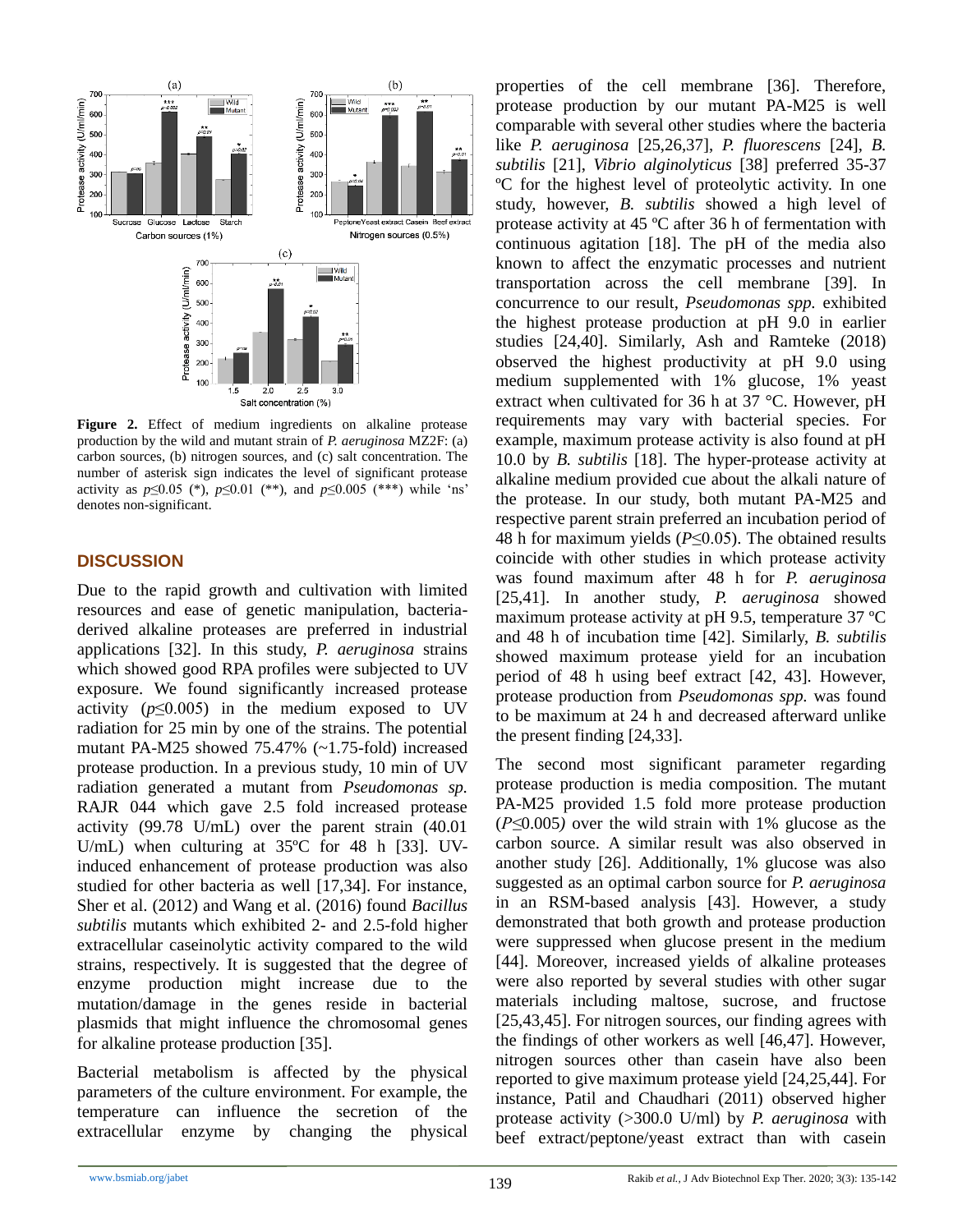(269.3 U/ml) as nitrogen sources when fermentation carried out for 48 h at 40  $^{\circ}$ C and pH 9.0 [44]. The osmotic shock (dehydration and/or rehydration) due to NaCl might lead to modifications of the phospholipid structure of the cell membrane that can cause cell death [48]. In our study, 2% of NaCl provided 60% more protease yield than that of wild strain (*P≤*0.01) which is in line with the findings of other studies [2,38]. Therefore, mutant PA-M25 can be used in industrial applications dealing with high salinity or osmotic pressures. However, we observed a significant reduction (*P≤*0.05) in protease activity beyond this concentration. This could be due to cell membrane disruption caused by increased salt concentration [2].

# **CONCLUSIONS**

A high protease yielding mutant PA-M25 was generated from wild-type strain *P. aeruginosa* MZ2F using UV mutagenesis. The mutant PA-M25 exhibited a significant 75.47% (~1.75 fold) more protease yield compared to the parent strain. In addition, no significant damages occurred due to UV irradiation since the morphological features were consistent in both wild and mutant strains. Protease production by PA-M25 reached the maximum level when cultured for 48 h at 35 ºC with medium supplemented with 1% glucose, 0.5% casein and 2% NaCl. Therefore, the mutant PA-M25 is halotolerant and alkaliphilic in nature. These results of the present study demonstrate that strains with higher enzyme activity could be produced with UV mutagenesis. However, further research is needed to characterize the PA-M25 derived alkaline protease and its scale-up fitness before using the mutant in practical applications on a largescale production.

# **ACKNOWLEDGEMENTS**

This work is financially (partial) supported by Bangladesh University Grant Commission (UGC) research fund fiscal year (2018-19) for experimental expenditure and special thanks to the Department of Biotechnology and Genetic Engineering, Islamic University, Kushtia, Bangladesh for providing laboratory facilities.

# **CONFLICTS OF INTEREST**

Authors declared that they have no conflict of interest.

# **AUTHOR CONTRIBUTIONS**

KR and MMK designed the study; KR, ZN, and BA executed the experimental works; KR and ZN analyzed the data; ZN wrote the manuscript; MMK critically reviewed the manuscript and supervised the whole work. All authors approved the final version of the manuscript.

# **REFERENCES**

- [1] Bouacem K, Bouanane-Darenfed A, Laribi-Habchi H, Elhoul M Ben, Hmida-Sayari A, Hacene H, et al. Biochemical characterization of a detergent-stable serine alkaline protease from *Caldicoprobacter guelmensis*. International Journal of Biological Macromolecules. 2015; 81:299–307.
- [2] Ibrahim ASS, Al-Salamah AA, Elbadawi YB, El-Tayeb MA, Ibrahim SSS. Production of extracellular alkaline protease by new halotolerant alkaliphilic *Bacillus sp.* NPST-AK15 isolated from hyper saline soda lakes. Electronic Journal of Biotechnology. 2015; 18:236–243.
- [3] Raval VH, Pillai S, Rawal CM, Singh SP. Biochemical and structural characterization of a detergent-stable serine alkaline protease from seawater haloalkaliphilic bacteria. Process Biochemistry. 2014; 49(6):955–962.
- [4] Guleria S, Walia A, Chauhan A, Shirkot CK. Purification and characterization of detergent stable alkaline protease from *Bacillus amyloliquefaciens* SP1 isolated from apple rhizosphere. Journal of Basic Microbiology. 2016; 56(2):138–152.
- [5] Haddar A, Agrebi R, Bougatef A, Hmidet N, Sellami-Kamoun A, Nasri M. Two detergent stable alkaline serine-proteases from *Bacillus mojavensis* A21: Purification, characterization and potential application as a laundry detergent additive. Bioresource Technology. 2009; 100(3):3366–3373.
- [6] Jain D, Pancha I, Mishra SK, Shrivastav A, Mishra S. Purification and characterization of haloalkaline thermoactive, solvent stable and SDS-induced protease from *Bacillus sp.:* A potential additive for laundry detergents. Bioresource Technology. 2012; 115:228– 236.
- [7] Anwar A, Saleemuddin M. Alkaline proteases: A review. Bioresource Technology. 1998; 64(3):175–183.
- [8] Sathish KR, Ananthan G, Selva PA. Optimization of medium composition for alkaline protease production by Marinobacter sp. GA CAS9 using response surface methodology – A statistical approach. Biocatalysis and Agricultural Biotechnology. 2014; 3(2):191–197.
- [9] Shah K, Mody K, Keshri J, Jha B. Purification and characterization of a solvent, detergent and oxidizing agent tolerant protease from *Bacillus cereus* isolated from the Gulf of Khambhat. Journal of Molecular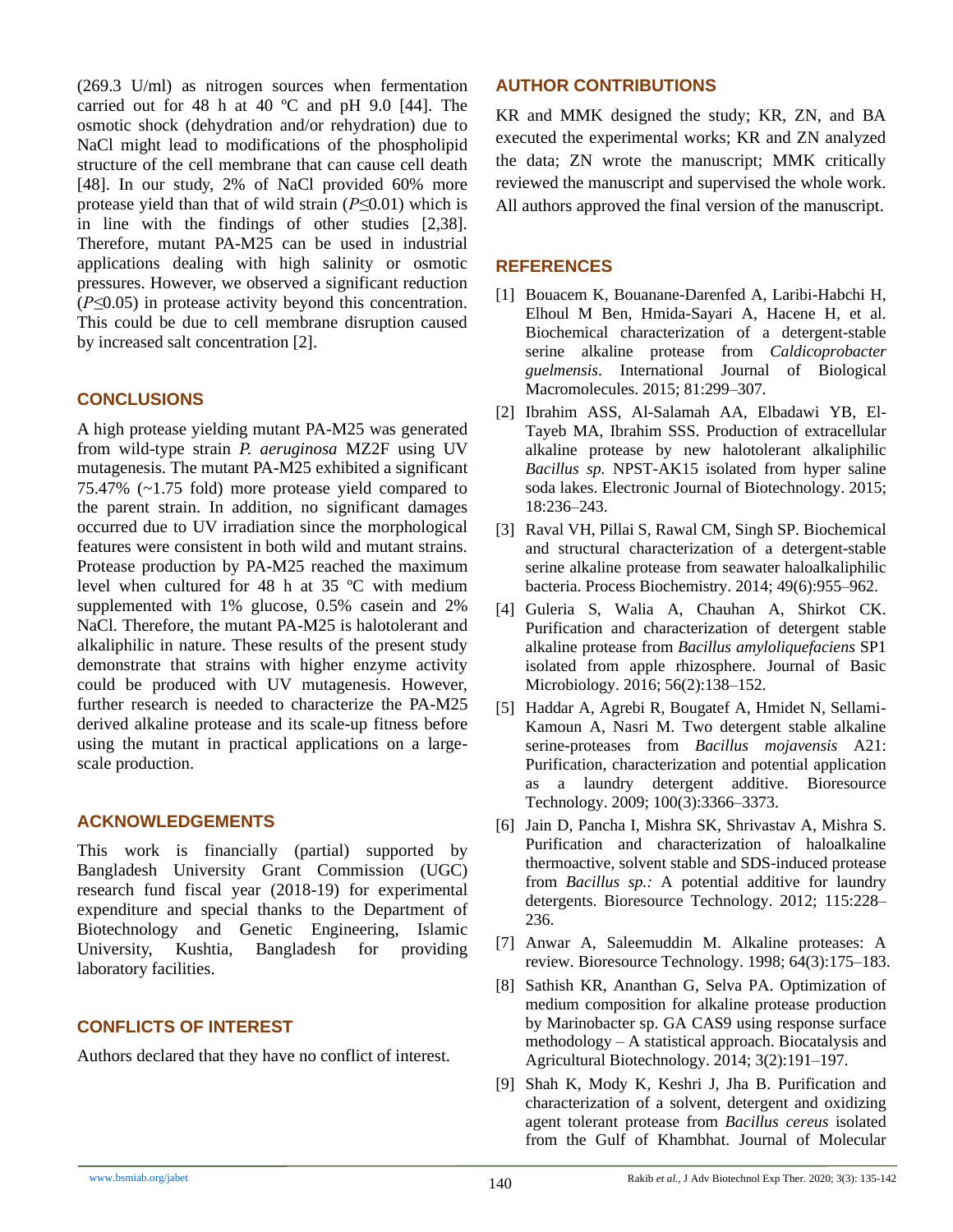Catalysis B: Enzymatic. 2010; 67(1-2):85–91.

- [10] Vijayaraghavan P, Vincent SGP. Cow dung as a novel, inexpensive substrate for the production of a halotolerant alkaline protease by Halomonas sp. PV1 for eco-friendly applications. Biochemical Engineering Journal. 2012; 69:57–60.
- [11] Andrejko M, Zdybicka-Barabas A, Janczarek M, Cytryńska M. Three *Pseudomonas aeruginosa* strains with different protease profiles. Acta Biochimica Polonica. 2013; 60(1):83–90.
- [12]Baweja M, Tiwari R, Singh PK, Nain L, Shukla P. An Alkaline Protease from *Bacillus pumilus* MP 27: Functional Analysis of Its Binding Model toward Its Applications As Detergent Additive. Frontiers in Microbiology. 2016; 7:1195.
- [13] Anwar A, Saleemuddin M. Alkaline proteases: A review. Bioresource Technology. 1998; 64(3):175–183.
- [14]Beg QK, Saxena R, Gupta R. De-repression and subsequent induction of protease synthesis by *Bacillus mojavensis* under fed-batch operations. Process Biochemistry. 2002; 37(10):1103–1109.
- [15] Szekeres A, Kredics L, Antal Z, Kevei F, Manczinger L. Isolation and characterization of protease overproducing mutants of Trichoderma harzianum. FEMS Microbiology Letter. 2004; 233(2):215–222.
- [16] Wang HY, Liu DM, Liu Y, Cheng CF, Ma QY, Huang Q, et al. Screening and mutagenesis of a novel *Bacillus pumilus* strain producing alkaline protease for dehairing. Letters in Applied Microbiology. 2007;  $44(1):1-6.$
- [17] Sher M, Nadeem M, Syed Q, Irfan M, Baig S. Protease Production from UV Mutated *Bacillus subtilis*. Bangladesh Journal of Scientific and Industrial Research. 2012; 47(1):69–76.
- [18] Pant G, Prakash A, Pavani JVP, Bera S, Deviram GVNS, Kumar A, et al. Production, optimization and partial purification of protease from *Bacillus subtilis*. Journal of Taibah University for Science. 2015; 9(1):50–55.
- [19] Singh S, Bajaj BK. Medium Optimization for Enhanced Production of Protease with Industrially Desirable Attributes from *Bacillus subtilis* K-1. Chemical Engineering Communications. 2015; 202(8):1051–60.
- [20] Sharma A, Gangwar M, Kumar D, Nath G. Phytochemical characterization, antimicrobial activity and reducing potential of seed oil, latex, machine oil and presscake of Jatropha curcas. Avicenna Journal of Phytomedicine. 2016; 6(4):366–375.
- [21] Imtiaz S, Mukhtar H. Production of alkaline protease by *Bacillus subtilis* using solid state fermentation. African Journal of Microbiology Research. 2013; 7(16):1558–1568.
- [22] Sharma KM, Kumar R, Panwar S, Kumar A.

Microbial alkaline proteases: Optimization of production parameters and their properties. Journal of Genetic Engineering and Biotechnology. 2017; 15(1):115–126.

- [23]Izrael-Živković L, Gojgić-Cvijović G, Karadžić I. Isolation and partial characterization of protease from *Pseudomonas aeruginosa* ATCC 27853. Journal of Serberian Chemical Society. 2010; 75(8): 1041–1052.
- [24] Kalaiarasi K, Sunitha PU. Optimization of alkaline protease production from *Pseudomonas fluorescens* isolated from meat waste contaminated soil. African Journal of Biotechnology. 2009; 8:7035–7041.
- [25]Raj A, Khess N, Pujari N, Bhattacharya S, Das A, Rajan SS. Enhancement of protease production by *Pseudomonas aeruginosa* isolated from dairy effluent sludge and determination of its fibrinolytic potential. Asian Pacific Journal of Tropical Biomedicine. 2012; 2(3):S1845–S1851.
- [26] Ash K, Ramteke PW. Optimization of Extracellular Alkaline Protease Production From *Pseudomonas aeruginosa* Isolated from Soil Samples. International Journal of Agriculture, Environment and Biotechnology. 2018; 11(1):187–194.
- [27] Nain Z, Islam MA, Karim MM. Antibiotic resistance profiling and molecular phylogeny of biofilm forming bacteria from clinical and non-clinical environment in southern part of Bangladesh. International Journal of Enteric Pathogens. 2019; 7(2):37-43.
- [28] Latorre JD, Hernandez-Velasco X, Wolfenden RE, Vicente JL, Wolfenden AD, Menconi A, et al. Evaluation and Selection of *Bacillus* Species Based on Enzyme Production, Antimicrobial Activity, and Biofilm Synthesis as Direct-Fed Microbial Candidates for Poultry. Frontiers in Veterinary Science. 2016; 3:95.
- [29]Beg QK, Saxena RK, Gupta R. De-repression and subsequent induction of protease synthesis by Bacillus mojavensis under fedbatch operations. Process Biochemistry. 2002; 37:1103-1109.
- [30] Kostyleva EV, Sereda AS, Velikoretskaya IA, Nefedova LI, Sharikov AY, Tsurikova NV, et al. A New *Bacillus licheniformis* Mutant Strain Producing Serine Protease Efficient for Hvdrolysis of Soy Meal Proteins. Mikrobiologiia. 2016; 85(4):436–445.
- [31]Bajaj BK, Singh NP. Production of xylanase from an alkali tolerant Streptomyces sp. 7b under solid-state fermentation, its purification, and characterization. Applied Biochemistry and Biotechnology. 2010; 162: 1804–1818.
- [32] Najafi MF, Deobagkar D, Deobagkar D. Potential application of protease isolated from *Pseudomonas aeruginosa* PD100. Electronic Journal of Biotechnology. 2005; 8(2).
- [33] Dutta JR, Banerjee R. Isolation and Characterization